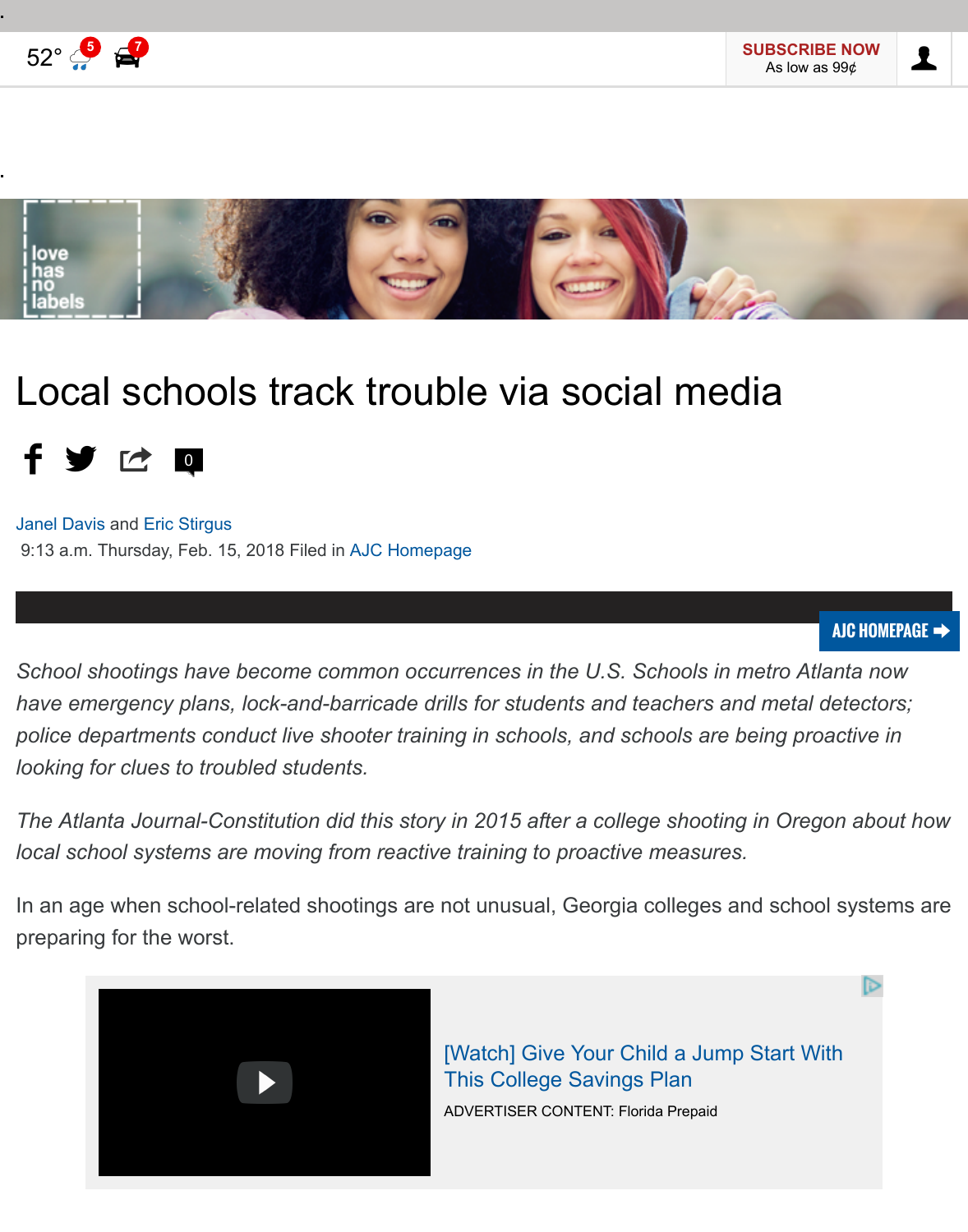When Cobb County school police got a tip last week that a middle school student had threatened to "shoot up" a school the day after the Oregon college campus killings, they acted.

 Officers went to the student's home to investigate. The student denied he made a threat. No weapons were found. No charges were filed.

 In today's world, you have to take threats seriously, explained Ron Storey, the school district's chief of police. "You never know how it's going to turn out," he said.

And in a shift to technology, local schools have begun using social media, where most young people have a presence and share much of their lives, to pinpoint potential problems before they start.

 Attackers sometimes lay out their plans --- or at least hint at them --- on popular social sites, such as Facebook, said Brian Van Brunt, president of the National Behavioral Intervention Team Association and author of "Ending Campus Violence: New Approaches to Prevention."

 "We are seeing an increase in the type of media we have now where people are upping the ante," Van Brunt said.

A University of Georgia student was indicted in February (2015) for posting threats of violence last fall on the anonymous Yik Yak social media app. The student allegedly warned others at the school to stay away from UGA's Zell B. Miller Learning Center "if you want to live," and "I'm coming with an AK," in reference to an AK-47 assault rifle.

This week a 15-year-old Fairfield, Calif., high school student was arrested for a tweet, in which he was pictured holding a rifle and threatening to hurt people at his school. Colleges in Philadelphia were on high alert after an anonymous social media post on a message board warned of an attack on an unspecified campus in the area. In metro Atlanta, school officials stepped up security following unspecified social media threats of school violence related to the 9 /11 attacks.

A national study found school threats increased 158 percent during the first five months of the 2014 school year compared to the same period in 2013. Most of the increase in threats came via electronic devices and on social media. Threats posted on sites like Twitter, Facebook and Yik Yak accounted for 231, or 28 percent, of the 812 threats reviewed, the study says.

In DeKalb County a handful of employees sit in a darkened office tracking frequent searches by students or faculty on the district's wireless network. The district uses software that alerts watchers when someone uses words such as "gun," "kill" or "explosives."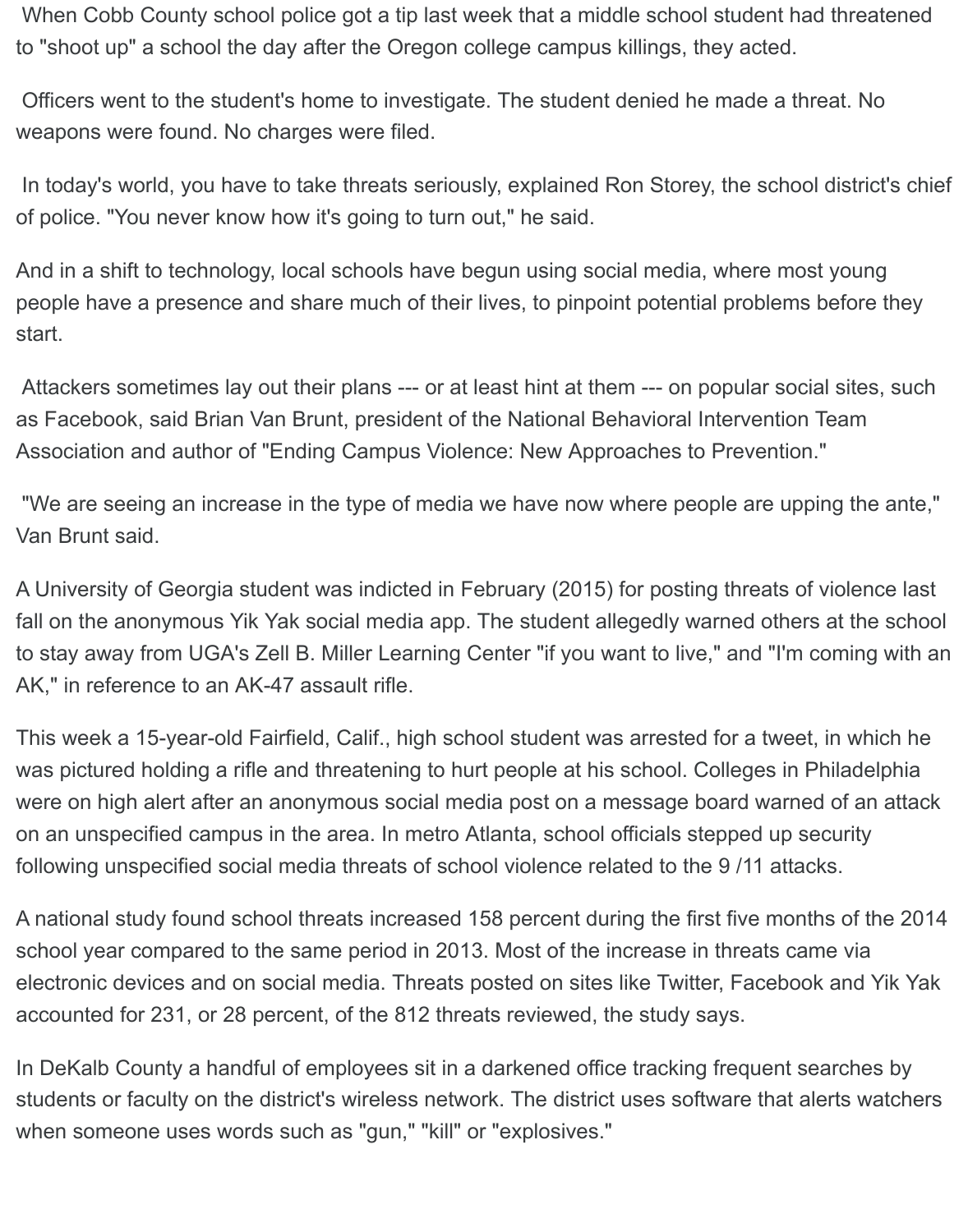duties. Georgia State University uses management systems like Hootsuite to monitor conversations for threats or safety risks.

UGA is in its first year of using a location-based social media monitoring platform they special events and with the school's alert system. Using GPS coordinates, the system about \$4,000 a year, allows the school to place a virtual barrier around a particular lo monitor the social media chatter of people in the area attending the event. The "geofencing" system of the system of the system of the system of the system of the system of the system of the system of the system of the sys does allow UGA officials to monitor for key words, said Steve Harris, UGA's director of preparedness, and to refute rumors that may be circulating about safety risks.

Georgia Tech chose not to discuss with The Atlanta Journal-Constitution the work it is area.

There can be positive outcomes to the monitoring as well. Last week, the system may a life after DeKalb learned a middle school student was doing searches about "how to They notified the student's parents and the family is getting help.

School officials haven't abandoned traditional methods to secure campuses. Many ar officers and installing surveillance cameras. Campus security has been tightened at s where visitors must use an intercom and buzzer system to gain entry. Colleges have safety alert systems to quickly notify students of any danger, and schools at most eve adopted active shooter protocols.

And the Oregon shooting reinforced the ongoing push by pro-gun advocates to allow staffers and college students to carry guns on campus. Campus police at Georgia's p do carry firearms, unlike officers on the campus in Oregon. And the General Assemb to debate once more the aspect of opening up colleges to carrying guns.

For parents like Josh Evans, the additional security, whatever the method, is needed.

## **RELATED**

Football coach who used body to shield students during Florida high school sl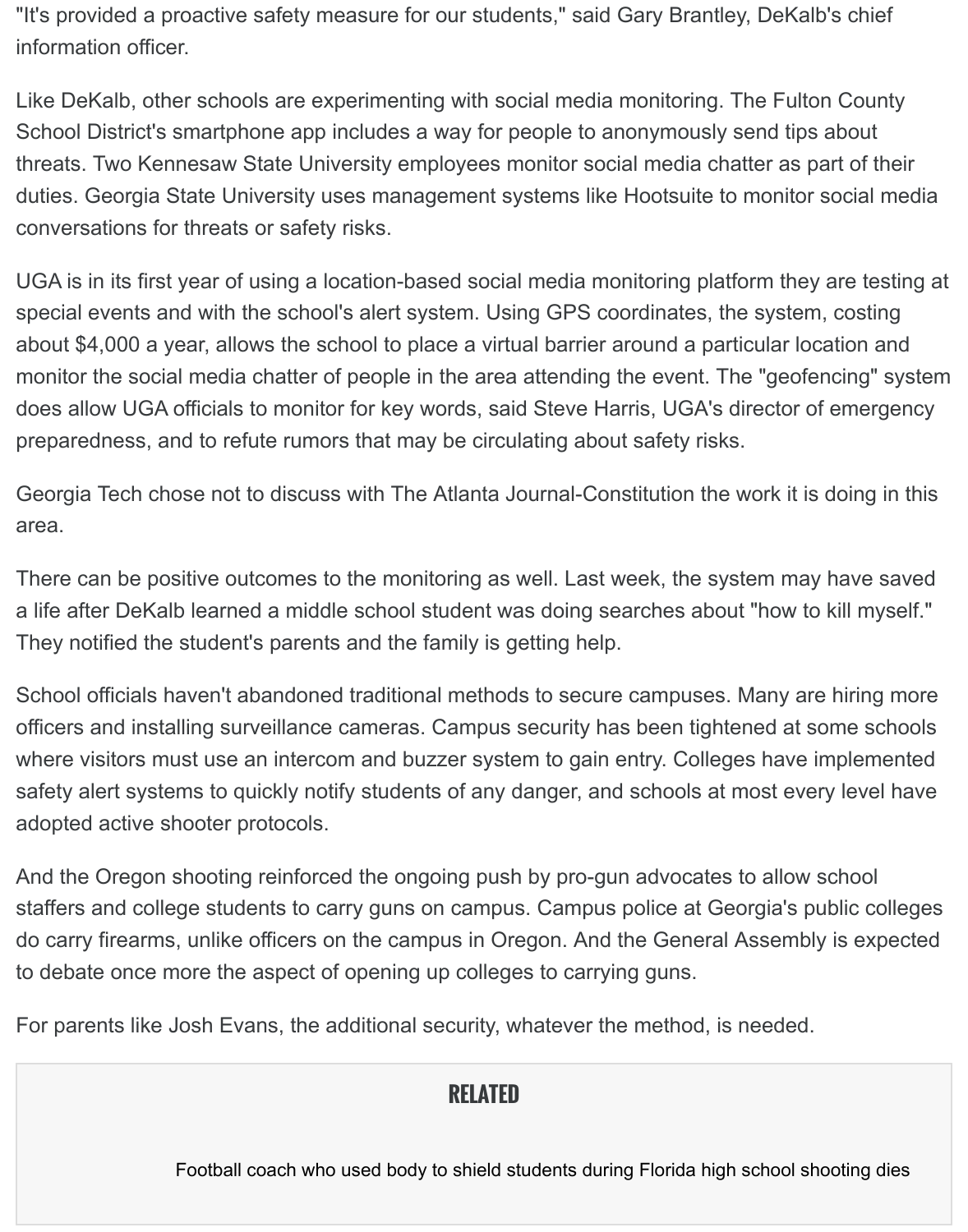## **FOLLOW THE STORY**

**Get AJC Education alerts delivered to your inbox.**



By providing my email address, I agree to receive messages related to this story and agree to the Privacy Poli

## **FOLLOW THE STORY**

#### **Get AJC Education alerts delivered to your inbox.**



By providing my email address, I agree to receive messages related to this story and agree to the Privacy Po

### VIEW COMMENTS 0

## **SIGN UP FOR E-NEWSLETTERS**

Want more news?

Sign up for free e-newsletters to get more of AJC delivered to your inbox.

SIGN

SIGN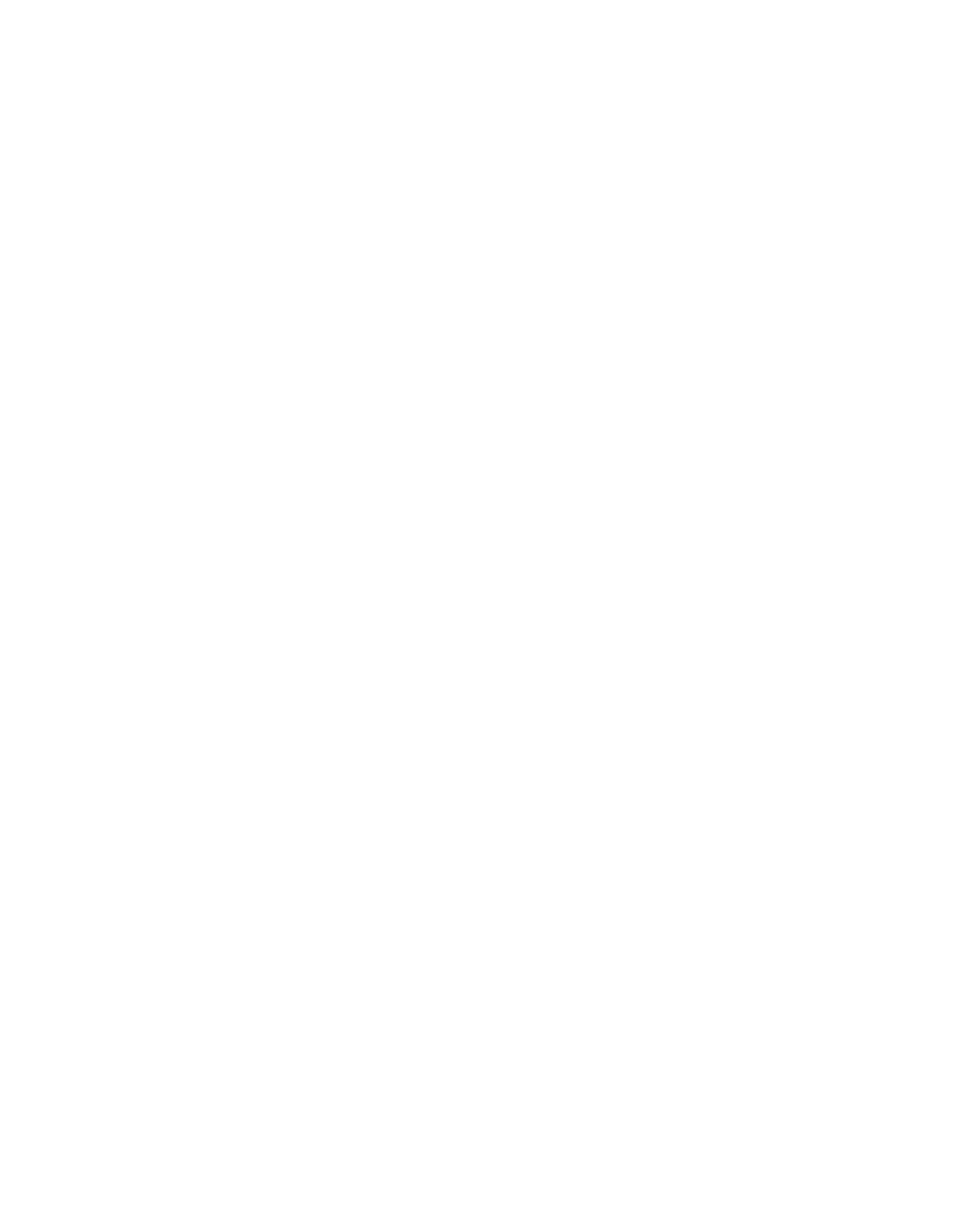#### **15 Interracial Couples Breaking Barriers In Hollywood**

**Trend Chaser**

#### **[Best Credit Cards For Balance Transfers in 2018](https://tophatter.com/?categories=fashion&ad_id2=4c9511&ad_creative_id=ace0003&ad_image=square3.jpg&ad_title=%7B%7BTITLE%7D%7D&source=taboola&campaign=914904&ad_group=Desktop_Jewelry_FahsionCategory&ad_content=62043974&ad_widget=cox-atlantajournal-constitution)**

**Compareacards.com By LendingTree**

## **[\[Photos\] Leave The Baby Alone With Dad And This Is What You Get](https://www.trend-chaser.com/celebrity/hottest-hollywood-couples-interracial-edition/?utm_source=tb&utm_medium=cox-atlantajournal-constitution-tb&utm_term=15+Interracial+Couples+Breaking+Barriers+In+Hollywood-https%3A%2F%2Fconsole.brax-cdn.com%2Fcreatives%2Fb86bbc0b-1fab-4ae3-9b34-fef78c1a7488%2Fdeniro_hci_731d16b25f971698eca7cd32fe659966.600x500.png&utm_content=42730649&utm_campaign=587206-tb&utm_taboola_id=587206)**

**Give It Love**

## **[Born Before 1985? Government May Pay Off Your Mortgage in Florida](http://www.comparecards.com/guide/best-balance-transfer-credit-cards?grp=best-bt-adv&utm_source=taboola&utm_campaign=867176&utm_content=Best+Credit+Cards+For+Balance+Transfers+in+2018&utm_medium=native&pla=cox-atlantajournal-constitution&acqs=prospecting&bdst=cpc&adt=https%3A%2F%2Fconsole.brax-cdn.com%2Fcreatives%2F6970f775-437f-4a36-b61f-1e6677814551%2FBusinessman_600x500_color_6008203994e24de1e53318f90ed82215.600x500.png%21-%23%40600x500&c1=65128810&esource=6271476)**

**Fetcharate Quotes**

**Beverly Hills MD [Plastic Surgeon Reveals: "You Can Fill In Wrinkles At Home" \(Here's How\)](http://www.giveitlove.com/these-dads-have-failed-gloriously-at-parenting-and-thats-okay/?utm_source=tb&utm_medium=cox-atlantajournal-constitution-tb&utm_term=%5BPhotos%5D+Leave+The+Baby+Alone+With+Dad+And+This+Is+What+You+Get-https%3A%2F%2Fconsole.brax-cdn.com%2Fcreatives%2Fb86bbc0b-1fab-4ae3-9b34-fef78c1a7488%2F5_3d481518cff352213d47e341b4b60bbd.600x500.png%21-%23%40600x500&utm_content=64708266&utm_campaign=963726-tb)**

## **PROMOTED STORIES** Sponsored Links by Taboola Sponsored Links by Taboola By Taboola By Taboola By Taboola By Taboola By Taboola By Taboola By Taboola By Taboola By Taboola By Taboola By Taboola By Taboola By Taboola By Tab

### **[It's Like eBay, But Everything Sells in 90 Seconds.](https://www.fetcharate.com/pa/?tg_ref=t1febpron&pag_ref=febh&csg_ref=c_4140&camp_id=Born_Before_1985?_state_Can_Pay_Your_Mortgage&keyword=goldbars2.jpg&sub2=cox-atlantajournal-constitution)**

**Tophatter**

#### **[15 Interracial Couples Breaking Barriers In Hollywood](http://beverlyhillsmd.com/cmd.php?ad=865099&utm_source=taboola&utm_medium=referral)**

**Trend Chaser**

#### **[Born Before 1985? Government May Pay Off Your Mortgage in Florida](https://tophatter.com/?categories=fashion&ad_id2=4c9511&ad_creative_id=ace0003&ad_image=square3.jpg&ad_title=%7B%7BTITLE%7D%7D&source=taboola&campaign=914904&ad_group=Desktop_Jewelry_FahsionCategory&ad_content=62043974&ad_widget=cox-atlantajournal-constitution)**

**Fetcharate Quotes**

**[Best Credit Cards For Balance Transfers in 2018](https://www.trend-chaser.com/celebrity/hottest-hollywood-couples-interracial-edition/?utm_source=tb&utm_medium=cox-atlantajournal-constitution-tb&utm_term=15+Interracial+Couples+Breaking+Barriers+In+Hollywood-https%3A%2F%2Fconsole.brax-cdn.com%2Fcreatives%2Fb86bbc0b-1fab-4ae3-9b34-fef78c1a7488%2Fdeniro_hci_731d16b25f971698eca7cd32fe659966.600x500.png&utm_content=42730649&utm_campaign=587206-tb&utm_taboola_id=587206)**

**Compareacards.com By LendingTree**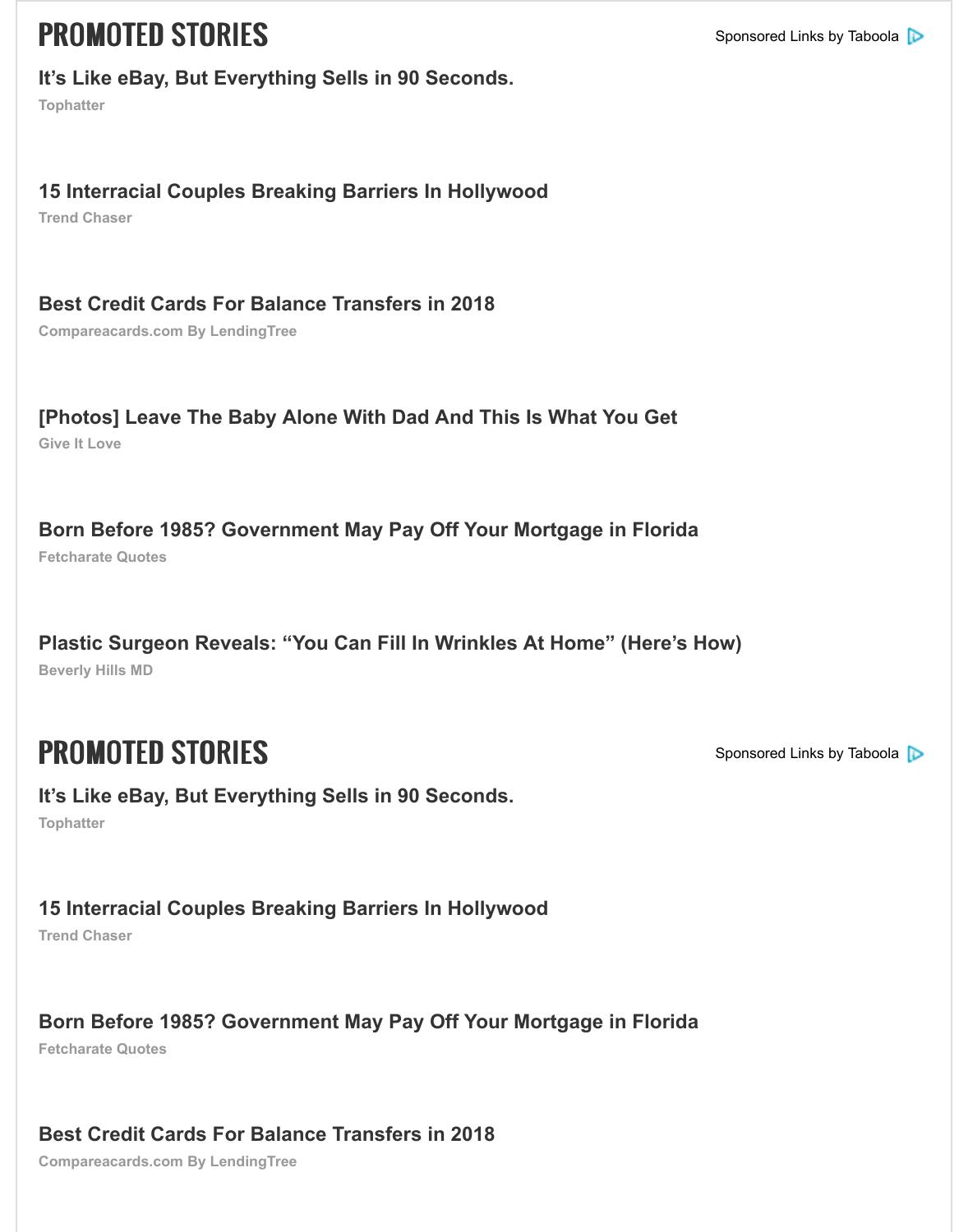# **[WEATHER AND TRAFFIC](http://livecellresearch.com/cmd.php?ad=878125&utm_source=taboola&utm_medium=referral)**





# **[MOST READ](https://www.ajc.com/weather)**

- 1. [Operation Slumber Party: 5 arrested in child sex sting in Georgia](https://www.ajc.com/traffic)
- 2. Atlanta begins another college football tradition
- 3. Judge grants bond to Gwinnett man accused of rape, kidnapping

## **THINGS TO DO**



**[Learn Special Effects Make Up Artistry!](https://ajc.com/news/local/judge-grants-bond-gwinnett-man-accused-rape-kidnapping/cqNCixTa12S4ZAJNFJ3ktM/)** Wed, Feb 28 10:45 am

#### **Soft Opening: Be the FIRST to try Lucky Axe ...**

Wed, Feb 28 12:00 pm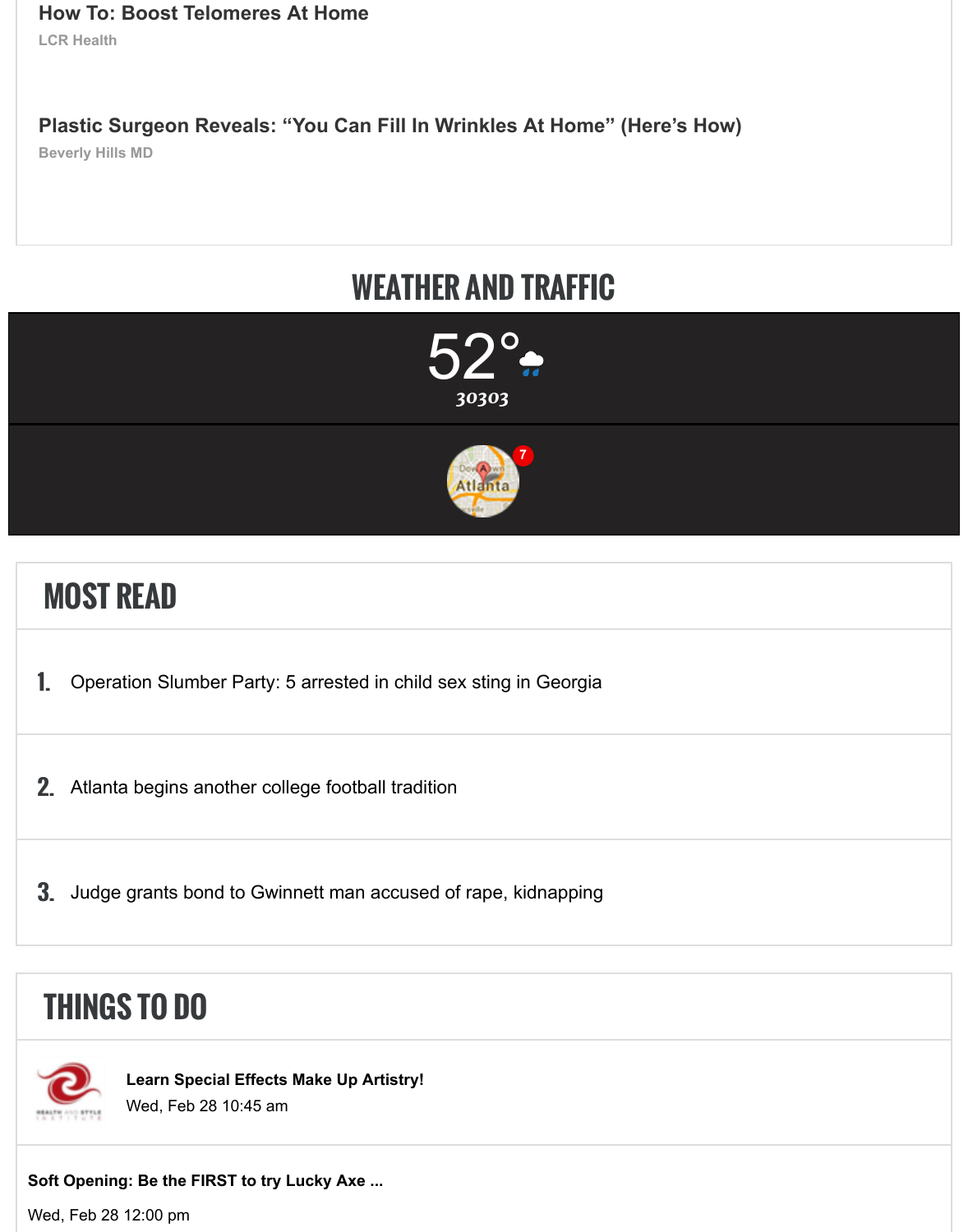

Wed, Feb 28 10:45 am



**Soft Openin[g: Be the FIRST to try L](https://events.accessatlanta.com/event/lunch-learn-planting-your-spring-vegetable-gardenfebruary-28-20185a8e52285803c)ucky Axe ...**

Wed, Feb 28 12:00 pm



**[Lunch & Learn: Planti](https://events.accessatlanta.com/event/learn-special-effects-make-up-artistry--h1ke5jpoxr)ng your spring vegetable ...** Wed, Feb 28 12:00 pm

**Add Even[t +](https://events.accessatlanta.com/event/soft-opening-be-the-first-to-try-lucky-axe-throwing-x8cqmzhrks)** SEE MORE THAN A SEE MORE THAN A SECOND FOR SECOND SECOND SECOND SECOND SECOND SECOND SECOND SECOND SECOND SECOND SECOND SECOND SECOND SECOND SECOND SECOND SECOND SECOND SECOND SECOND SECOND SECOND SECOND SECO

# **MORE FROM AJC.COM**

[VIDEO: Watch Miami hit a buzzer beater from the logo to beat UNC](https://www.ajc.com/sports/video-watch-miami-hit-buzzer-beater-from-the-logo-beat-unc/sIE4SzeFm9eZSBTHjR0c4M/)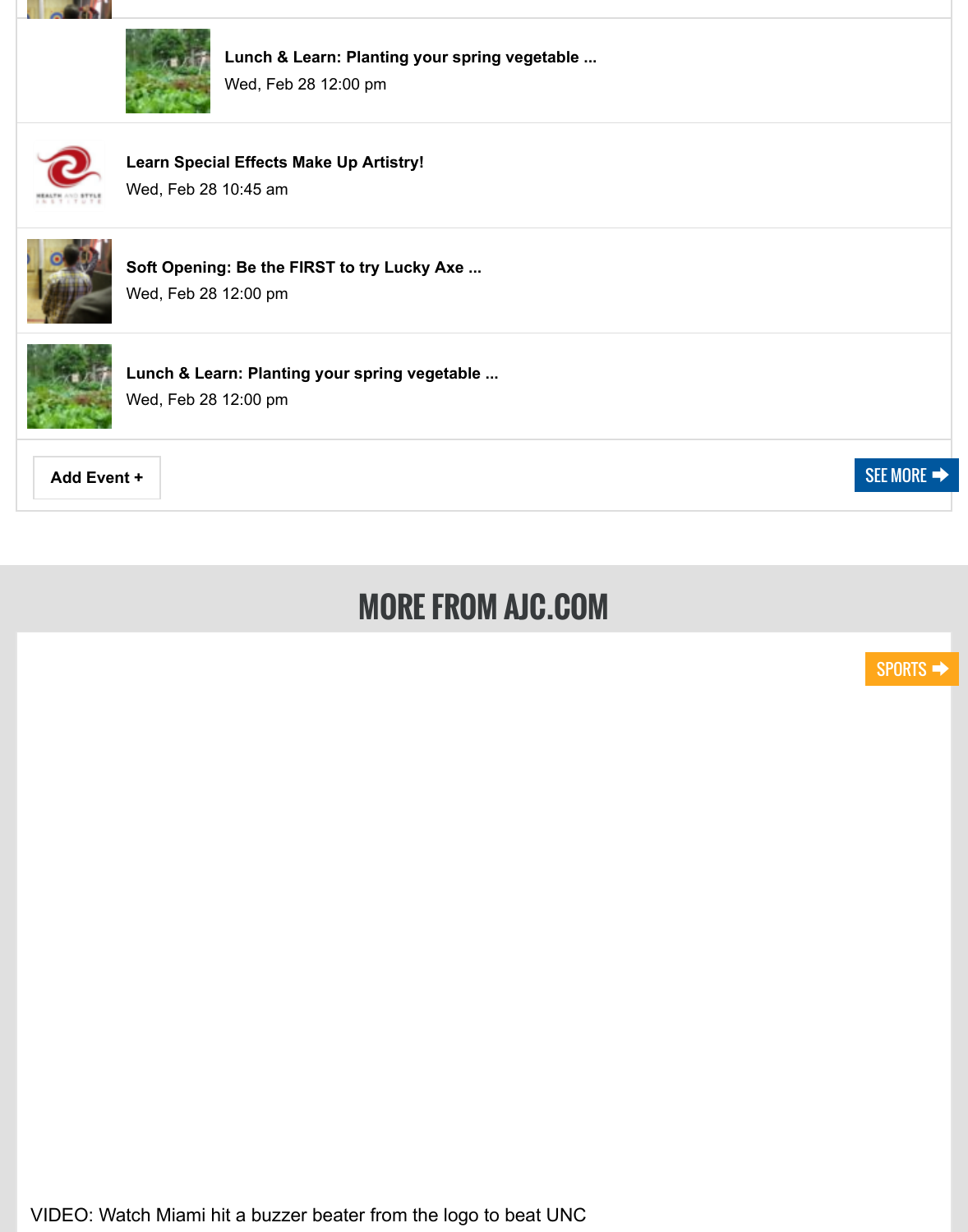[Lawrenceville to buy property at East Crogan and Jackson streets](https://www.ajc.com/news/local/lawrenceville-buy-property-east-crogan-and-jackson-streets/MX1Us5P4tZoGO98UP5ulfN/)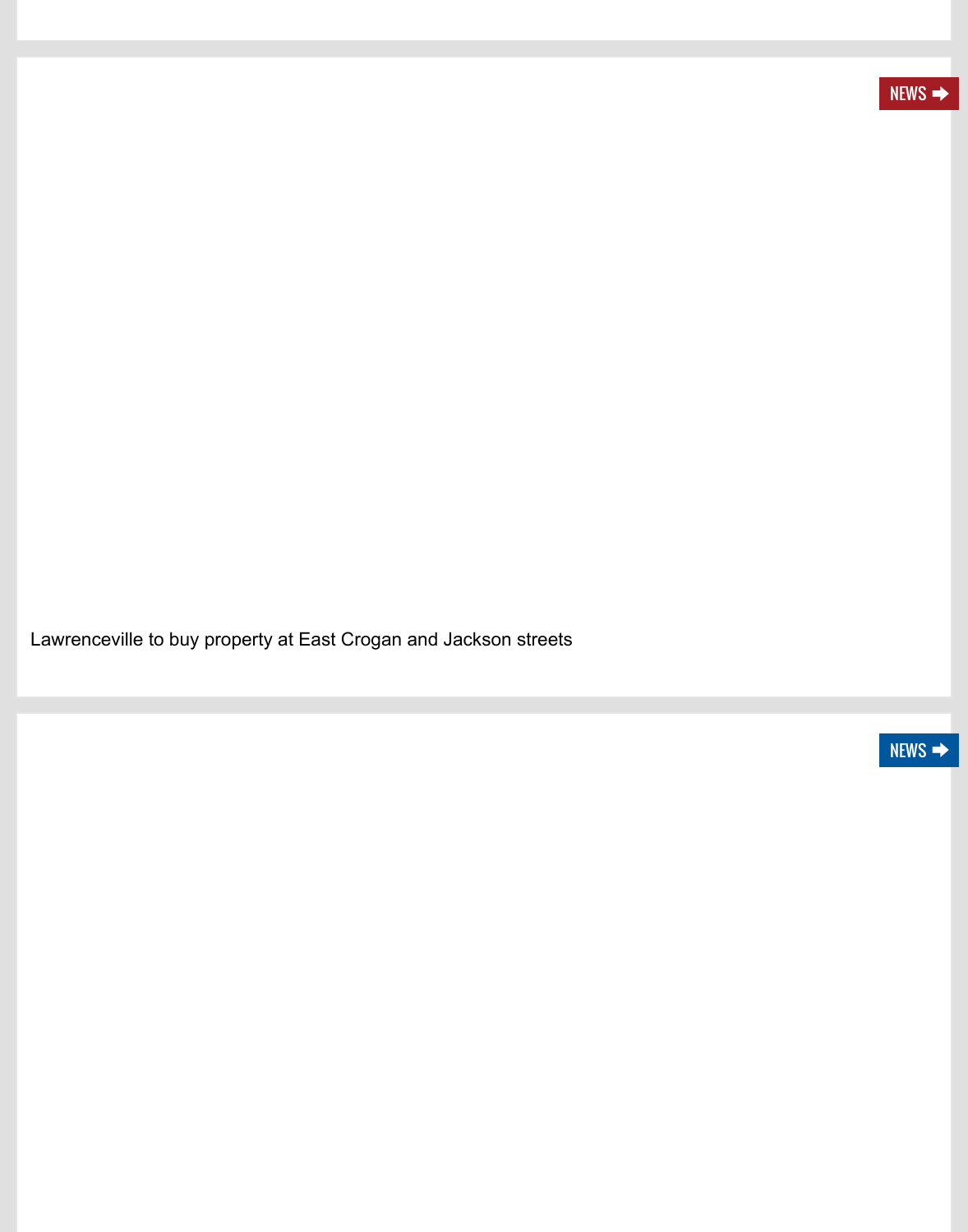[Clayton County Water Authority opens fishing season on March 1](https://www.ajc.com/news/local/clayton-county-water-authority-opens-fishing-season-march/T6t7p5e4VEaKebGR8kXOKN/)